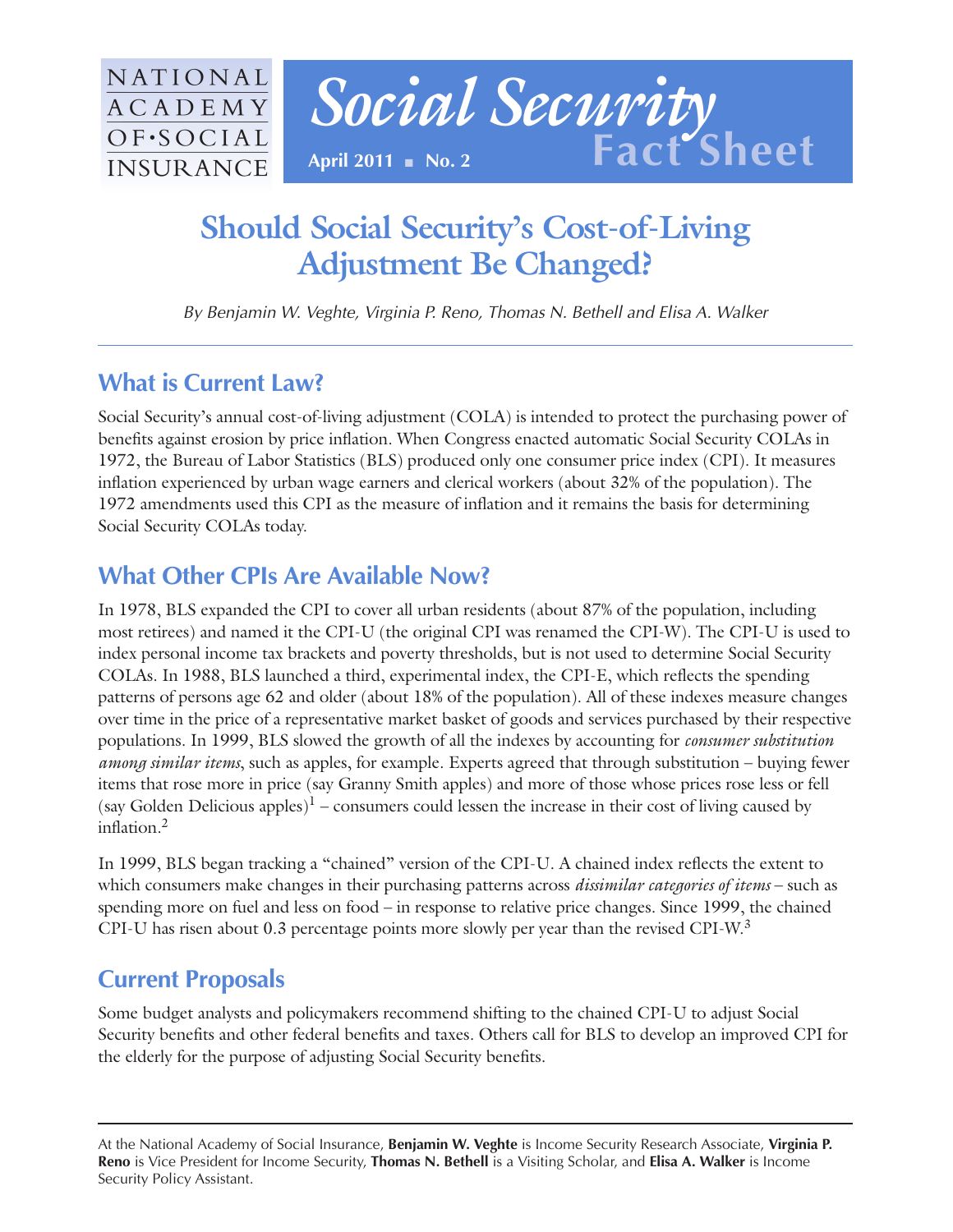### **Switching to the Chained CPI-U**

In November 2010, the Bipartisan Policy Center's Debt Reduction Task Force, co-chaired by Pete Domenici and Alice Rivlin, recommended shifting to a chained CPI to determine COLAs in Social Security and in other federal benefits that use COLAs, and to index income tax brackets.<sup>4</sup> Erskine Bowles and Alan Simpson, co-chairs of the President's Fiscal Commission, recommended a similar change as part of a package endorsed by 11 of 18 commission members.5

**Why do some favor a chained CPI?** Proponents of the chained CPI describe it as a technical correction that would make the COLA more accurately reflect the cost of living, according to prevalent economic measurement theory. Yet empirical evidence neither proves, nor disproves, that consumers maintain their living standards when they shift purchases across major spending categories in response to price changes.<sup>6</sup> Some favor a chained CPI because it would lower Social Security outlays. Others favor a chained CPI only if it is used broadly as a deficit reduction measure to index federal income tax brackets and all federal inflation-adjusted benefits, not just Social Security.

**How would the chained CPI affect Social Security benefits and outgo?** The Chief Actuary of Social Security estimates that the chained CPI will continue to rise about 0.3 percentage points more slowly per year than the CPI-W.<sup>7</sup> A COLA that is 0.3 percentage points lower each year would produce a monthly benefit that is about 8.4% lower by the time a retiree reaches age 92. Similarly, an individual who begins receiving disability benefits at age 35 would receive a benefit that is about 8.4% lower by age 65. The chained CPI would thereby reduce Social Security outgo over the next 75 years by 0.5% of taxable payroll, about one-fourth of the program's long-term shortfall.<sup>8</sup>

**Do Social Security beneficiaries have the same flexibility as other households do to change what they buy in response to price changes and still maintain their standard of living?** The claim that a chained CPI would more accurately measure elders' living costs is based on an assumption that the elderly can lessen the negative impact of price increases on their standard of living by changing their purchases to a similar extent as the general population. Yet the elderly, on average, have lower incomes and about 27% lower expenditures than other households, and more of their purchases are for necessities.<sup>9</sup> No empirical evidence documents whether or not less affluent households – or beneficiaries in particular – are able to lessen the impact of price increases on their standards of living by shifting purchases across dissimilar categories to the extent that other households  $do.<sup>10</sup>$ 

**Would a chained CPI produce a timely COLA?** Because a chained CPI requires the collection of data on changes in spending patterns between the beginning and the end of the measurement period, it is not final until two years after the end of the measurement period. In contrast, the other CPIs are available almost immediately.<sup>11</sup> Ideally, the CPI used to adjust Social Security benefits would be final on a timely basis. In an era of stable inflation rates, basing the Social Security COLA on an increase in prices that happened as long as two years earlier might not be problematic. In times of accelerating inflation, however, delayed adjustments would result in declines in the real value of the benefits, and could compromise public faith in the fairness and adequacy of the COLA.<sup>12</sup>

### **Switching to a CPI for the Elderly**

Three bills introduced in the 112th Congress call for using a special price index for the elderly to adjust Social Security benefits. H.R. 1086, introduced March 15, 2011, by Representative John Duncan (R-TN) and nine co-sponsors, requires BLS to establish a new consumer price index for senior citizens to serve as the basis for a more accurate Social Security COLA. H.R. 798, introduced February 18, 2011, by Representative Peter DeFazio (D-OR) and 20 co-sponsors, directs BLS to prepare a monthly CPI for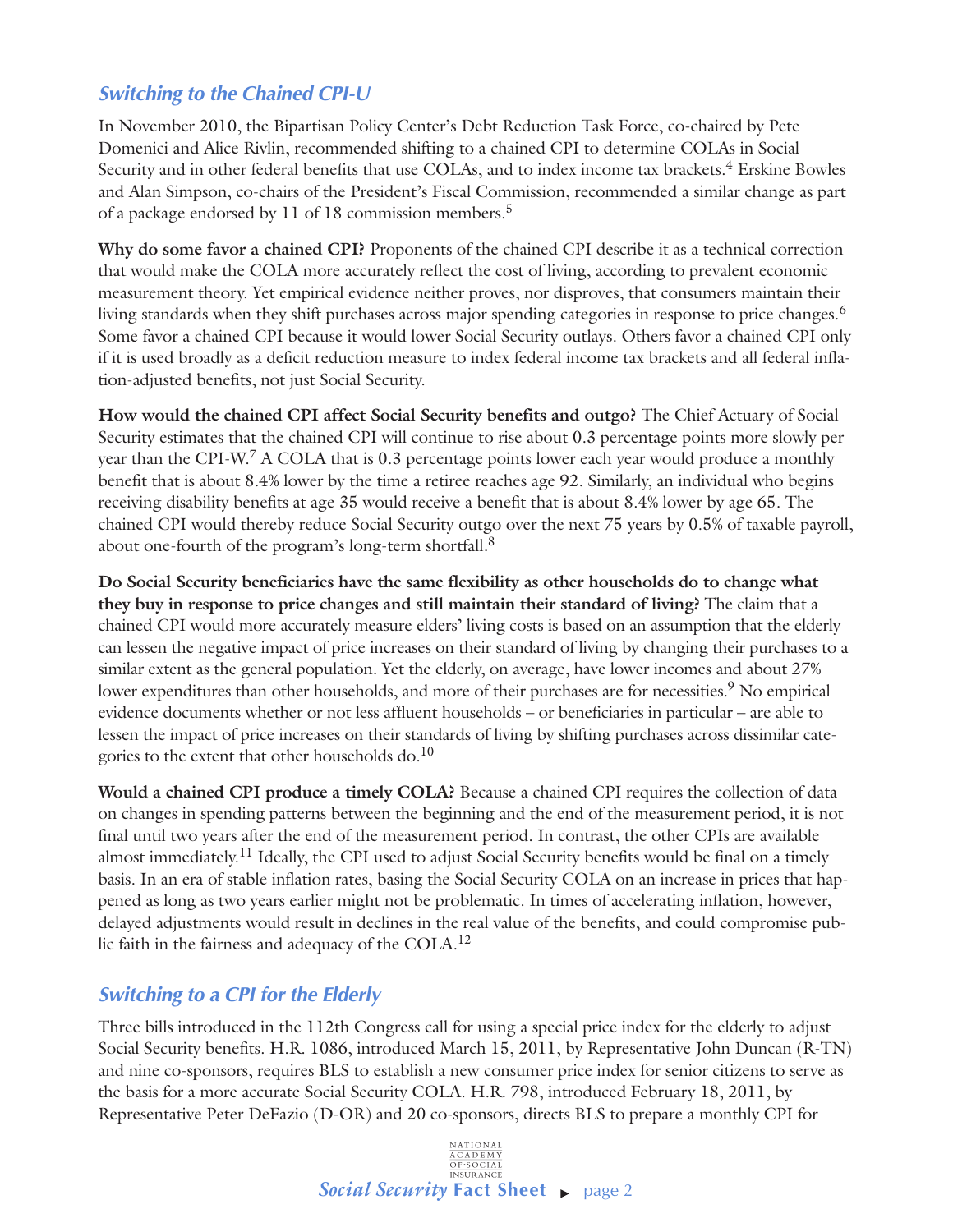elderly consumers and amends Title II of the Social Security Act to use the new index for Social Security COLAs. H.R. 456, introduced January 26, 2011, by Representative Charles Gonzalez (D-TX) and 16 co-sponsors, has similar provisions.

**Why do some favor an improved CPI for the elderly?** Advocates of switching to a special price index for the elderly to adjust Social Security benefits believe that current indexes do not accurately measure the actual living costs of the elderly, including their health care costs. While the experimental CPI-E reflects the spending of households age 62 and older, it is based on a relatively small sample. To obtain more robust estimates, BLS would need to survey a larger sample of households and survey shopping outlets specifically used by the elderly.

**How would a COLA based on an improved CPI for the elderly affect Social Security benefits and outgo?** A definitive answer would depend on the new measure developed for this purpose by BLS. The Chief Actuary of Social Security estimates that the CPI-E will rise about 0.2 percentage points faster than the CPI-W. If an improved CPI for the elderly were to increase at this rate, it would yield a monthly benefit that is about 6% higher by the time a retiree reaches age 92. This would increase Social Security outgo over the next 75 years by 0.34% of taxable payroll, or about one-sixth of the program's long-term shortfall.<sup>17</sup>

## **Living Costs of Seniors**

**How do living costs for seniors compare to those for other households?** Living costs for seniors are rising faster than for other households because seniors use more medical care, and health care prices are growing faster than prices for other goods and services.

n Households headed by an individual age 65 or older spend two to three times as much of their budgets on medical care as younger households do – 14.1% compared to 5.6%, according to the 2008 Consumer Expenditure Survey.13 Disabled individuals under age 65 spend a larger share of their

income on health care than do the elderly age 65- 74, although they spend a somewhat smaller share of their income than do elders age  $75$  and older.<sup>14</sup>

■ Health care costs have risen faster than prices for other goods and services for more than three decades – 5.5% per year on average, compared to 3.1% for non-medical goods and services.15 Monthly premiums for Medicare Part B, which rise with the cost of health care (and which are deducted from Social Security benefits), have grown more than fifteen-fold since 1976 – from \$7.20 to \$115.40 in 2011.

**How does out-of-pocket health spending compare to Social Security benefits over time?** A recent study examined the extent to which Social Security benefits have kept pace with out-of-pocket health spending as retirees grow older.<sup>16</sup> The authors estimated out-ofpocket health spending, including Medicare premiums, for persons who turned age 65 in 1983 and reached age 89 in 2007 (Figure 1). For men, average health spending amounted to 27% of the average Social Security





Source: Author's calculations based on Social Security Administration, 2010a and Goda, Shoven, and Slavov, 2010.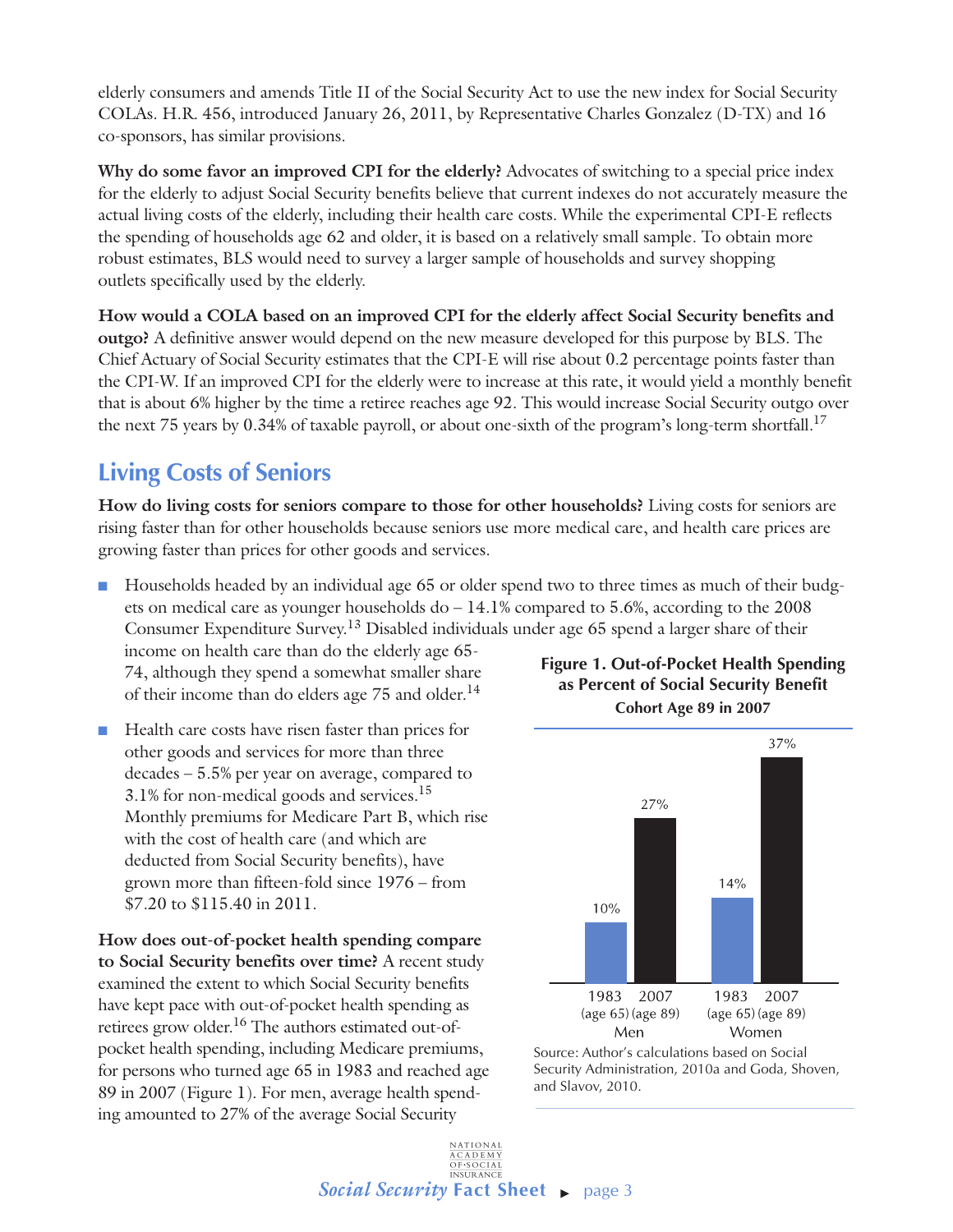benefit at age 89, up from a 10% share of the average benefit when the men were 65. For women, the health care bite is larger because benefits are lower and health spending is higher. Average health spending was 37% of the average benefit for 89-year-old women in 2007, up from 14% of their average benefit when they were 65. This increase occurs for two reasons: first, as people age, they have more health problems that require more medical care; and second, over time, prices for medical care rose faster than Social Security benefits. It is clear that the existing COLA does not keep up with the costs of medical care for Social Security beneficiaries as they grow older.

**How important is it that Social Security benefits keep pace with seniors' cost of living?** It is critically important that benefits keep up with the cost of living because other sources of income decline with age (Figure 2). At ages 65- 69, median total income was \$35,300 for all units (couples and unmarried individuals); by age 80 and older, it was \$19,400 in 2008.18 As other sources of income decline with age, Social Security becomes more important. At ages 65- 69, median Social Security income was about 44% of median total income. At ages 80 and older, Social Security was nearly three-quarters (72%) of median total income. In brief, as elders grow older, their other sources of income decline, and they rely ever more on Social Security.





## **Conclusion**

Social Security becomes increasingly important at advanced ages as pensions are eroded by inflation, employment options end, spouses cope with widowhood, and savings are depleted. As Social Security makes up an ever greater share of elders' income, even minor erosions of the real value of their benefits are a public policy concern. Moreover, as seniors age, out-of-pocket health spending takes a growing bite out of their Social Security benefits. Elders do not appear to be overcompensated for inflation as they grow older.

The CPI-W that is now used to determine Social Security COLAs undercompensates beneficiaries for increases in their living costs to the extent that it does not fully reflect their out-of-pocket health care expenses. To shift to the chained CPI-U would appear to undercompensate them even further by lowering COLAs based on empirically unproven assumptions about the ability of the elderly and the disabled to maintain their standard of living by changing what they buy in response to inflation.

The CPI-E comes closer to reflecting the cost of living of the elderly, who make up about two-thirds of all beneficiaries. Because it weights health care expenses more than the other CPIs do, it also better approximates the typical living costs of the disabled. The accuracy and robustness of the CPI-E would be enhanced if BLS were funded to survey a larger sample of the elderly and to survey prices and shopping outlets specifically used by that population. This would produce an improved CPI for the elderly that both is statistically representative and closely tracks changes in their cost of living.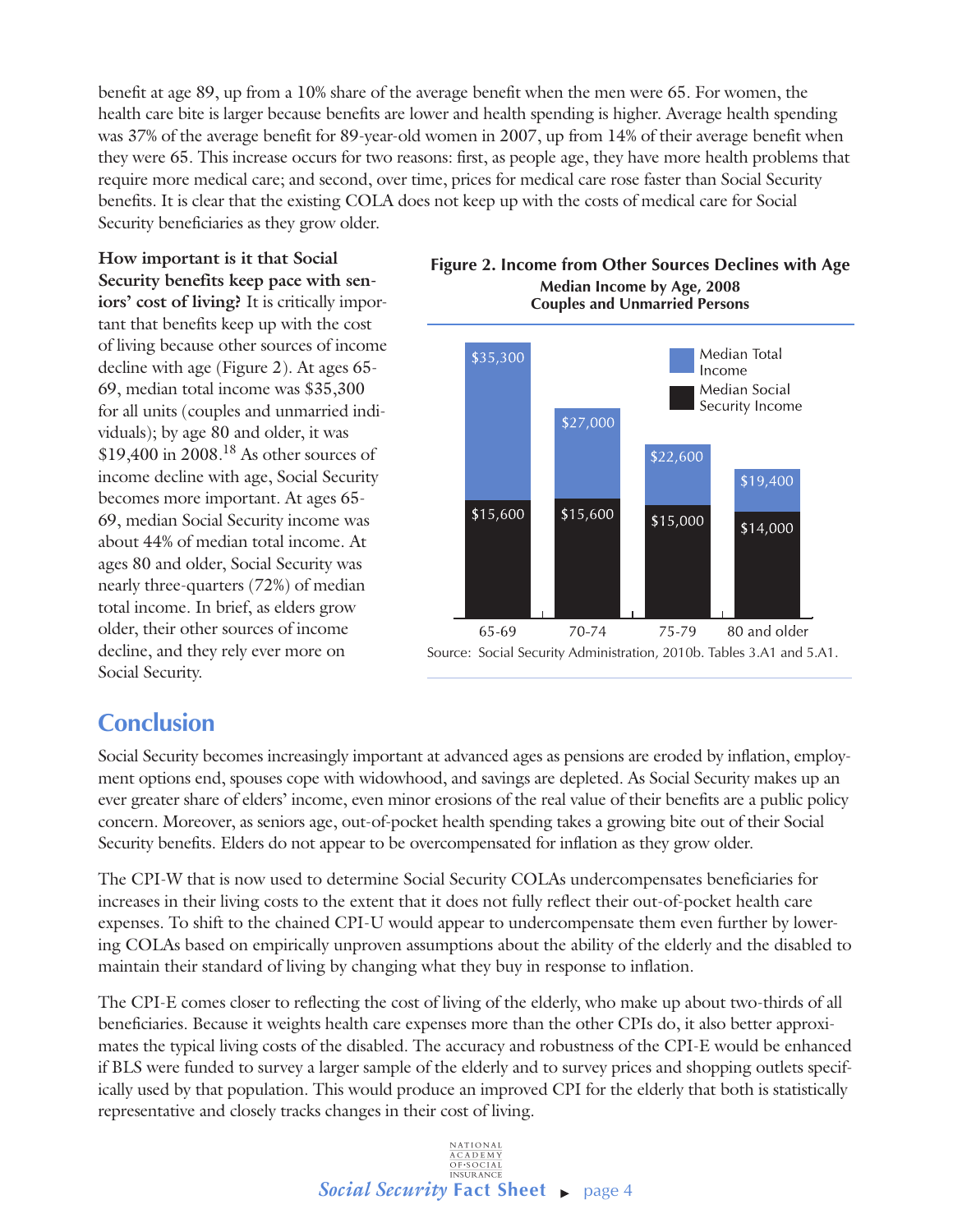### **Endnotes**

- 1 Dalton, Greenlees, and Stewart, 1998.
- 2 Boskin et al., 1998: pp. 5-11
- 3 Bureau of Labor Statistics, 2010.
- 4 Debt Reduction Task Force, 2010.
- 5 National Commission on Fiscal Responsibility and Reform, 2010.
- 6 National Research Council, 2002.
- 7 Goss, 2011.
- 8 Goss, 2010.
- 9 Cashell, 2010a.
- 10 Dumagan and Mount, 1997; National Research Council, 2002.

### **References**

AARP Public Policy Institute (2009). *Medicare Beneficiaries' Out-of-Pocket Spending for Health Care Services*. Washington, DC.

Boskin, M.J., E. Dulberger, R.J. Gordon, Z. Griliches, and D.W. Jorgenson (1998). "Consumer Prices, the Consumer Price Index, and the Cost of Living." *Journal of Economic Perspectives* 12(1).

Bureau of Labor Statistics (2011). CPI-E values broken down by medical/non-medical. U.S. Department of Labor (unpublished).

Bureau of Labor Statistics (2010). CPI-U and CPI-W values, 1990-2010. U.S. Department of Labor (unpublished).

Cashell, Brian W. (2010a). "A Separate Consumer Price Index for the Elderly?" Washington, DC: Congressional Research Service.

Cashell, Brian W. (2010b). "Automatic Cost of Living Adjustments: Some Economic and Practical Considerations." Washington, DC: Congressional Research Service.

Dalton, Kenneth V., John S. Greenlees, and Kenneth J. Stewart (1998). "Incorporating a Geometric Mean Formula into the CPI." *Monthly Labor Review* 121(10): 3-7.

Debt Reduction Task Force (2010). *Restoring America's Future: Reviving the Economy, Cutting Spending and Debt, and Creating a Simple, Pro-Growth Tax System.* Pete V. Domenici and Alice M. Rivlin, Co-Chairs. Washington, DC: Bipartisan Policy Center.

Duggan, James E. (2010). "Compensating Adjustments to Social Security Benefits." National Academy of Social Insurance (unpublished).

Dumagan, Jesus C., and Timothy D. Mount (1997). "Re-examining the Cost-of-Living Index and the Biases of Price Indices: Implications for the U.S. CPI." Economics and Statistics Administration, Office of Policy Development. Washington, DC: Chamber of Commerce.

Goda, Gopi Shah, John B. Shoven, and Sita Nataraj Slavov (2010). "How Well are Social Security Recipients Protected

- 11 Meyerson, 2010.
- 12 Cashell, 2010b.
- 13 Duggan, 2010.
- 14 AARP Public Policy Institute, 2009.
- 15 Stewart, 2008; Bureau of Labor Statistics, 2011. The data cited here are from the CPI-E; CPI-W data exhibit a very similar pattern.
- 16 Goda, Shoven, and Slavov, 2010.
- 17 Social Security Administration, 2011.
- 18 Social Security Administration, 2010b: Tables 3.A1 and 5.A1.

from Inflation?" Cambridge, MA: National Bureau of Economic Research.

Goss, Stephen C. (2011). "Memorandum to the Fiscal Commission and the Bipartisan Policy Center's Debt Reduction Task Force." February 2, 2011. Washington, DC: Social Security Administration Office of the Chief Actuary.

Goss, Stephen C. (2010). "Memorandum to Fiscal Commission Staff." November 9, 2010. Washington, DC: Social Security Administration Office of the Chief Actuary.

Meyerson, Noah (2010). "Using a Different Measure of Inflation for Indexing Federal Programs and the Tax Code." Economic and Budget Issue Brief. Washington, DC: Congressional Budget Office.

National Commission on Fiscal Responsibility and Reform (2010). *A Moment of Truth: The Report of the National Commission on Fiscal Responsibility and Reform*. Washington, DC: The White House.

National Research Council (2002). *At What Price? Conceptualizing and Measuring Cost-of-Living and Price Indexes*. Panel on Conceptual, Measurement, and Other Statistical Issues in Developing Cost-of-Living Indexes. Charles L. Schultze and Christopher Mackie, Editors. Committee on National Statistics, Division of Behavioral and Social Sciences and Education. Washington, DC: National Academy Press: pp. 2-3, 53-55.

Social Security Administration (2011). "Provisions Affecting the Cost of Living Adjustment." Retrieved April 11, 2011. http://www.ssa.gov/OACT/solvency/provisions/cola.html

Social Security Administration (2010a). *Annual Statistical Supplement to the Social Security Bulletin, 2009*. Washington, DC: Social Security Administration.

Social Security Administration (2010b). *Income of the Population 55 or Older, 2008.* Washington, DC: Social Security Administration.

Stewart, Kenneth J. (2008). "The Experimental Consumer Price Index for Elderly Americans (CPI-E): 1982-2007." *Monthly Labor Review* 131(4): 19-24.